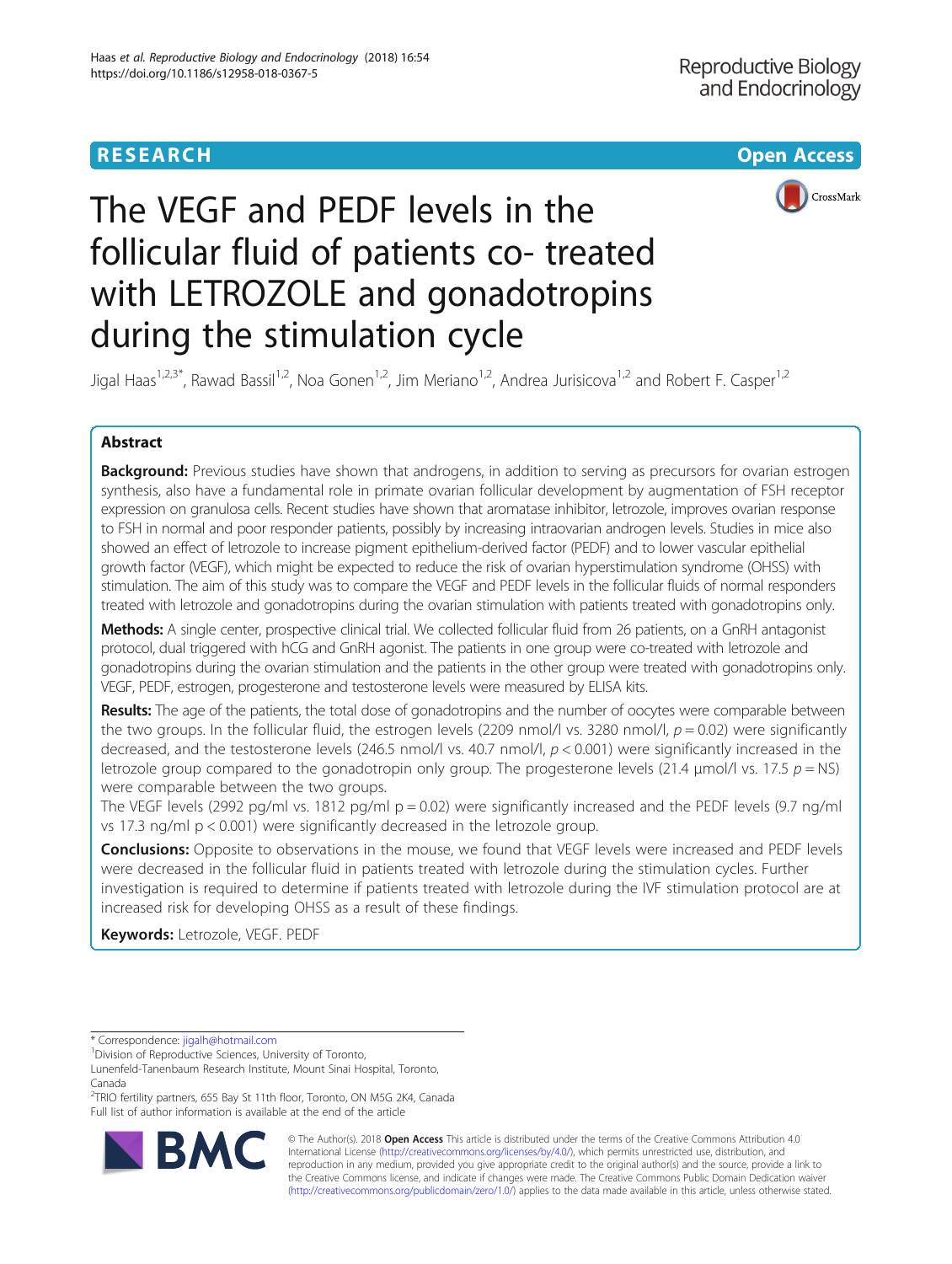### Background

The addition of the aromatase inhibitor, letrozole, to gonadotropin stimulation has been an accepted treatment for oocyte retrieval in women with breast cancer and has been demonstrated to result in lower serum estrogen levels [[1,](#page-4-0) [2](#page-4-0)] an endocrine response that is considered to be favourable in these women who may have estrogen sensitive tumors. In normal women undergoing IVF, lowering serum and follicular estrogen levels could also be potentially beneficial by lowering the risk of ovarian hyperstimulation syndrome (OHSS) since a correlation has been observed between administration of letrozole and lowering the incidence of OHSS [[3\]](#page-4-0).

A previous study in a rat model of OHSS [[4\]](#page-4-0) demonstrated that treatment with a single dose of letrozole on the hCG trigger day, reduced ovarian diameter, reduced VEGF levels and increased the levels of pigment epithelium derived factor (PEDF). VEGF has been identified as one of the prime causative factors in OHSS while PEDF has been shown to decrease the angiogenic activity of VEGF [[5\]](#page-4-0). These combined results might be expected to reduce the risk of OHSS.

In addition, supraphysiologic levels of estrogen are believed to have a negative effect on oocyte quality [\[6](#page-4-0)] and embryo implantation [[7\]](#page-4-0) with subsequent adverse pregnancy outcomes  $[8, 9]$  $[8, 9]$  $[8, 9]$  $[8, 9]$  and therefore, lowering estrogen levels by adding letrozole could be beneficial in normal women undergoing IVF by increasing implantation and reducing pregnancy complications.

More recently, it has also been observed that breast cancer patients undergoing IVF with the addition of letrozole have an increase in the number of oocytes recovered compared to controls [[1](#page-4-0), [2\]](#page-4-0). Several studies have shown that letrozole, improves ovarian response to FSH in normal and poor responder patients, possibly by increasing intraovarian androgen levels (1–3, 11–13). Previous studies have shown that androgens, in addition to serving as precursors for ovarian estrogen synthesis, also have a fundamental role in primate ovarian follicular development by augmentation of FSH receptor expression on granulosa cells [\[10\]](#page-4-0).

The objective of this study was to measure VEGF and PEDF levels as well as estrogen and testosterone levels in the follicular fluids of normal responder women treated with letrozole and gonadotropins throughout the entire ovarian stimulation for IVF and to compare the results with the follicular fluid levels in patients treated with gonadotropins only.

#### Methods

#### Ethical approval

The study was approved by the Mount Sinai Hospital ethics review committee, and all couples were required to sign a written informed consent after the provision of complete information.

This study included a total of 26 IVF cycles performed in 26 normal responders treated at our institution between June, 2016 and March, 2017. Patients with PCOS or POR by Bologna criteria were excluded from the study.

The study group included patients on a GnRH antagonist protocol treated with daily letrozole 5 mg together with gonadotropins, from the first day of ovarian stimulation until the trigger day. The control group included patients matched by age, infertility diagnosis and starting gonadotropin dose, on the same GnRH antagonist protocol, treated with gonadotropins only during the stimulation. All the patients included in the study had a dual trigger with hCG and GnRH agonist for final oocyte maturation. The study was not randomized and the decision whether to co-treat with letrozole was made by each treating physician independently.

The decision to administer letrozole was not made for the sake of this study. The treating physicians made this treatment decision independently of the study.

#### Stimulation protocols

Gonadotropin treatment (with or without letrozole) was initiated on the 3rd day of menses with the use of recombinant FSH (Gonal F, EMD Serono). Once the leading follicle had reached a size of 13 mm, or E2 levels exceeded 1200 pmol/L, co-treatment with a GnRH antagonist 0.25 mg/day (Orgalutran, Merck) and recombinant LH (Luveris, Serono) or highly purified human menopausal gonadotropin (Menopur, Ferring) was commenced. Follicle growth and hormone levels were serially monitored by ultrasound and blood tests until the dominant follicles reached an average diameter of 18–20 mm. At that point human chorionic gonadotropin (10,000 IU Pregnyl; Merck, Kirkland, Quebec) and GnRH agonist (0.5 mg Suprefact; Sanofi-Aventis, Canada) were administered subcutaneously to trigger ovulation. Thirty-six hours later oocyte retrieval was performed under transvaginal guided ultrasound and needle aspiration.

The follicular fluid (FF) was obtained at the time of oocyte retrieval for the IVF procedure. Only the first follicle from each ovary was collected avoiding blood clots, and only FF from mature full sized follicles  $(≥16$  mm) was included in the study. Only one single follicular fluid sample per patient was included in the study.

After isolation of the oocyte, the clear follicular fluid was centrifuged at 500 g for 10 min at room temperature to separate out cellular contents and debris and was then transferred to sterile tubes and frozen at − 80 °C until analysis. The follicular fluid was analyzed for testosterone, estradiol, progesterone by an automated assay (Vitros), and VEGF (Cedarlane; CL76149K) and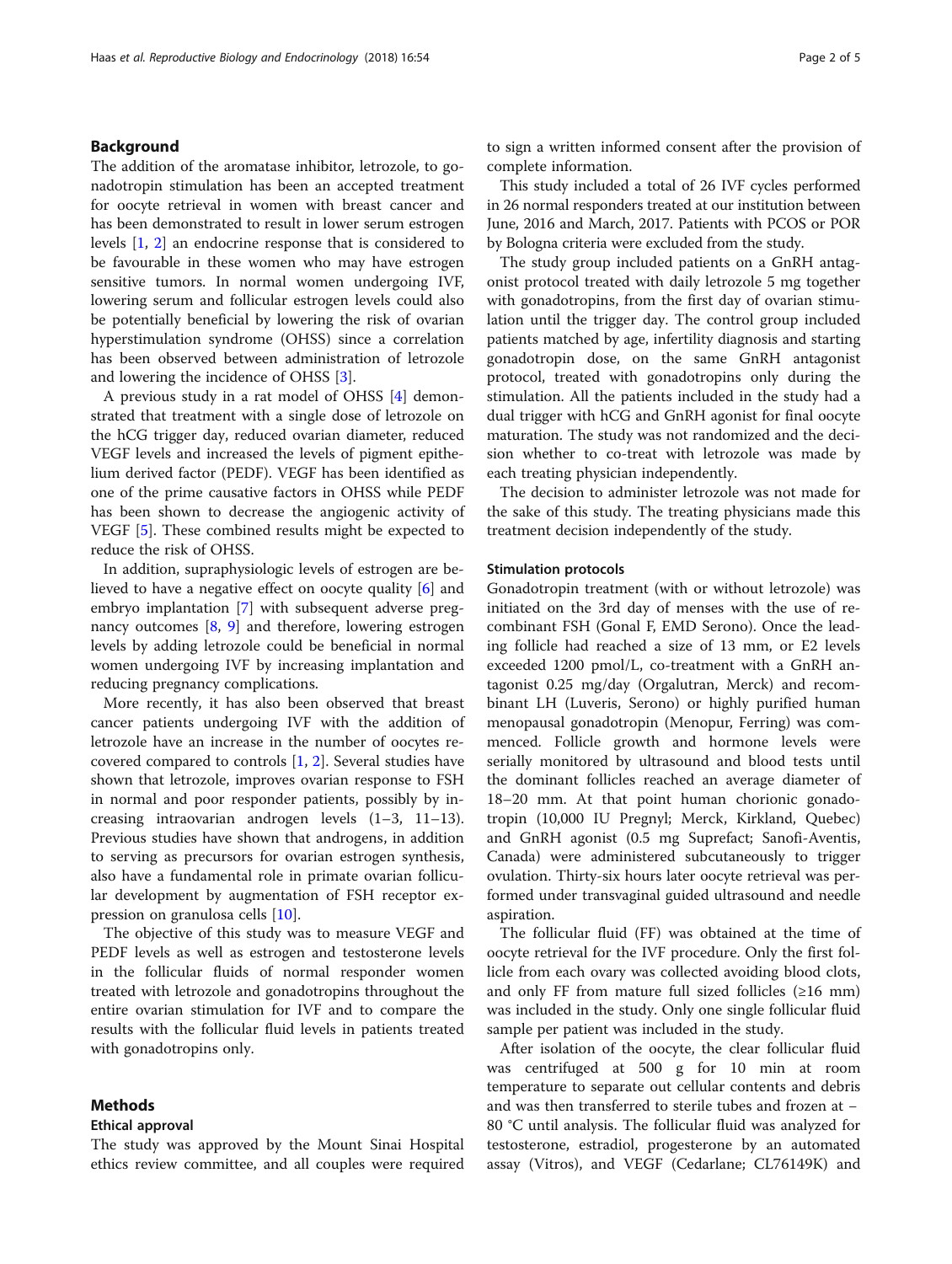PEDF (Chemicon;CYT 420) concentrations were measured by commercial ELISA using an ELISA kits according to the manufacturer's instructions. We measured follicular fluid progesterone concentrations as a possible way to ensure similar ovarian stimulation in each group.

Comparisons were performed using the paired twotailed student's t-test. A  $P < 0.05$  was considered statistically significant.

### Results

The age of the patients, the total dose of gonadotropins and the number of oocytes were comparable between the two groups (Table 1). In the follicular fluid, the mean estrogen level (2209 nmol/l vs. 3280 nmol/l,  $p = 0.02$ ) was significantly decreased, and the mean testosterone level (246.5 nmol/l vs. 40.7 nmol/l,  $p < 0.001$ ) was significantly increased in the letrozole co-treated group compared to the gonadotropin only group. The mean follicular fluid progesterone level (21.4 μmol/l vs. 17.5 μmol,  $p = NS$ ) was comparable between the two groups (Table 2).

The mean VEGF level (2992 pg/ml vs. 1812 pg/ml  $p = 0.02$ ) was significantly increased and the mean PEDF level (9.7 ng/ml vs 17.3 ng/ml  $p < 0.001$ ) was significantly decreased in the letrozole group (Table [3\)](#page-3-0).

None of the patients in the study group or in the control group developed early or late OHSS.

#### Discussion

In contrast to observations in mice, we found that VEGF levels were increased and PEDF levels were decreased in the follicular fluids of patients treated with letrozole during the stimulation cycles, despite a significant suppression of estradiol concentration in follicular fluid. In the

Table 2 The hormone levels in the follicular fluid from patients co-treated with letrozole and gonadotropins vs. gonadotropins only

|                                           | Letrozole group (13) Control group (13) P |               |         |
|-------------------------------------------|-------------------------------------------|---------------|---------|
| Estrogen(nmol/l)                          | $2009 + 1034$                             | $3280 + 1371$ | 0.01    |
| Testosterone(nmol/l) $246.5 \pm 153.2$    |                                           | $40.7 + 14.3$ | < 0.001 |
| Progesterone( $\mu$ mol/l) 21.4 $\pm$ 8.3 |                                           | $17.5 + 10.3$ | 03      |

murine model, letrozole was administered only at the trigger day and not during the ovarian stimulation whereas in our current study, the patients were treated during the entire ovarian stimulation, which might explain the differences between the VEGF and PEDF levels observed.

Similarly to the murine findings, He et al. demonstrated a decrease in the VEGF serum levels after treatment with letrozole in the luteal phase. He found a dose dependent decrease in the levels of VEGF with increasing doses of letrozole administered in the luteal phase [[11\]](#page-4-0). The findings of He et al. suggested that letrozole could decrease the risk of OHSS although it is not clear if the effect on VEGF and PEDF secretion was a direct action of letrozole or an indirect effect through a reduction in estradiol levels.

A randomized controlled study in hyper-responder patients which aimed to compare the efficacy of letrozole to aspirin during the luteal phase in primary prevention of early ovarian hyperstimulation syndrome showed a lower incidence of OHSS in women receiving letrozole compared with aspirin [[3\]](#page-4-0). In contrast to previous studies, the patients treated with letrozole had higher levels of VEGF in the serum compared to the patients not treated with letrozole. The authors hypothesized that the mechanism of lower incidence of OHSS was independent of

Table 1 Characteristics of the IVF cycles for patients co-treated with letrozole compared to the control group

|                              | Letrozole group ( $n = 13$ )                                               | Without letrozole ( $n = 13$ )                                             | $P$ value |
|------------------------------|----------------------------------------------------------------------------|----------------------------------------------------------------------------|-----------|
| Age (years)                  | $36.3 \pm 3.9$                                                             | $35.8 \pm 3.7$                                                             | <b>NS</b> |
| AMH (pmol/l)                 | $14.26 \pm 7.7$                                                            | $16.4 \pm 6.7$                                                             | <b>NS</b> |
| <b>FSH</b>                   | $7.3 \pm 1.6$                                                              | $6.6 \pm 1.9$                                                              | <b>NS</b> |
| Etiology for infertility     | Unexplained-8<br>Male factor-3<br>Mechanical-0<br>Fertility preservation-2 | Unexplained-7<br>Male factor-3<br>Mechanical-1<br>Fertility preservation-2 | <b>NS</b> |
| Length of stimulation (days) | $9.4 \pm 1.8$                                                              | $10.7 \pm 1.7$                                                             | <b>NS</b> |
| Dosage of gonadotropins      | $3085 \pm 633$                                                             | $3294 \pm 917$                                                             | <b>NS</b> |
| Oocytes (n)                  | $11.7 \pm 5.7$                                                             | $12.1 \pm 6.1$                                                             | <b>NS</b> |
| 2PN(n)                       | $6.6 \pm 5.1$                                                              | $7.6 \pm 4.4$                                                              | <b>NS</b> |
| Blastocysts (n)              | $3.1 \pm 2.2$                                                              | $2.9 \pm 1.9$                                                              | <b>NS</b> |
| Blastocyst rate (blast/2PN)  | 46.9%                                                                      | 38.1%                                                                      | <b>NS</b> |
| E2 levels (pmol/l)           | $1032 \pm 375$                                                             | $8069 \pm 3068$                                                            | 0.001     |
| Ongoing Pregnancy rate       | 5/11 (45.4%)                                                               | 4/11(36.3%)                                                                | <b>NS</b> |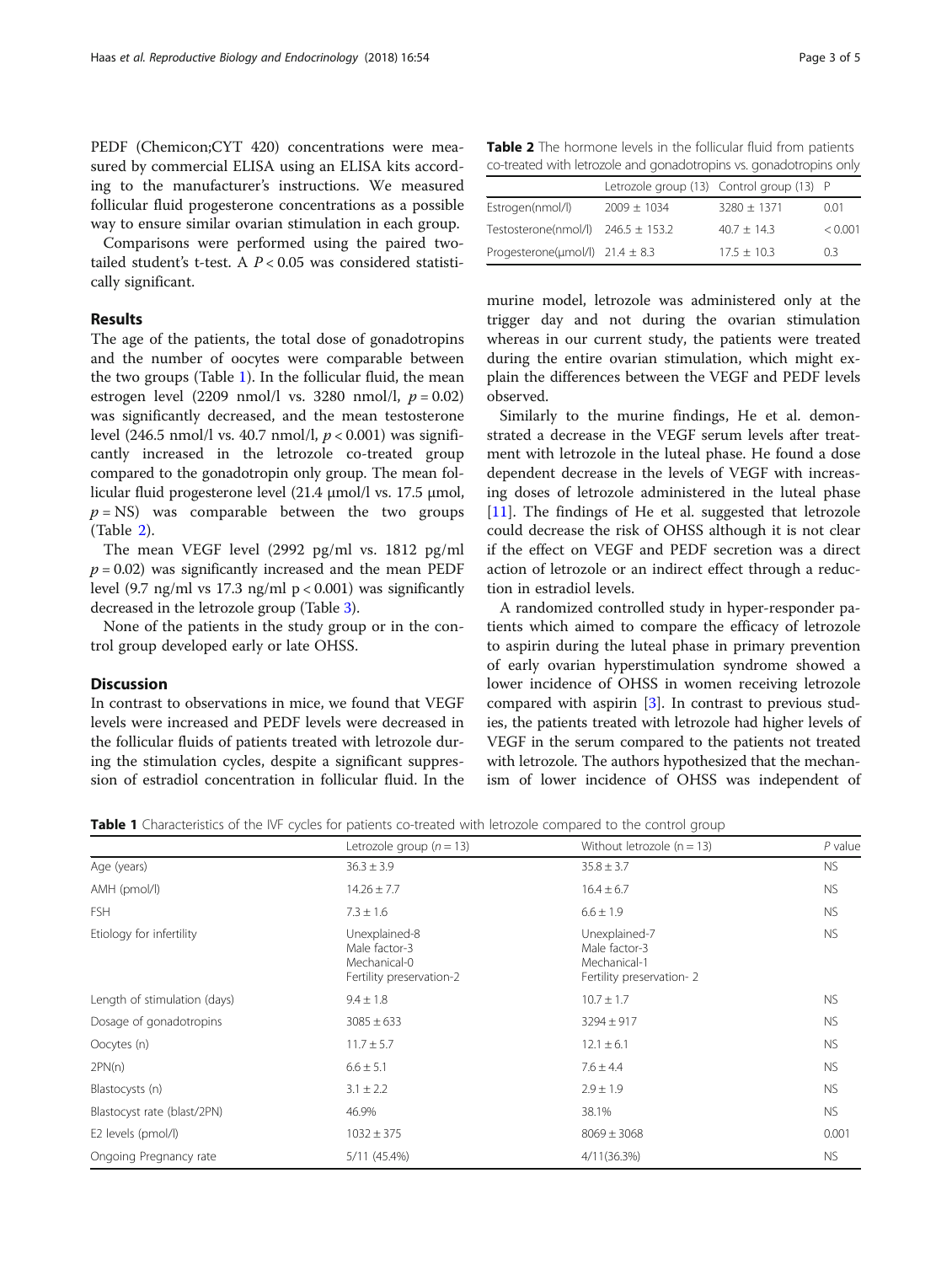<span id="page-3-0"></span>Table 3 The VEGF and PEDF levels in the follicular fluid from patients co-treated with letrozole and gonadotropins vs. gonadotropins only

|              | Letrozole group (13) | Control group (13) | р       |
|--------------|----------------------|--------------------|---------|
| VEGF (pg/ml) | $7992 + 431.7$       | $1812 + 4624$      | 0.02    |
| PEDF (ng/ml) | $9.7 \pm 5.7$        | $17.3 + 8.4$       | < 0.001 |

VEGF but rather due to the induction of a luteolytic effect and lower estradiol concentrations which reduced the risk of early-onset OHSS (5).

Although we didn't measure the VEGF or PEDF levels in the serum, we found increased VEGF and PEDF levels in the follicular fluid of letrozole treated patients at the time of oocyte retrieval. In the follicular phase, letrozole reduces serum estrogen levels which results in reduced negative feedback on gonadotrophin secretion from the hypothalamus-pituitary axis [\[12](#page-4-0)–[14\]](#page-4-0). By lowering serum estrogen concentrations in the early follicular phase, letrozole causes secretion of more FSH and LH, which acts directly on the granulosa cells and may be responsible for the increased secretion of VEGF. In addition, we found higher intrafollicular levels of testosterone in the letrozole group. We believe that the androgen increase may have a positive effect on follicular development, oocyte maturation and implantation. Since androgens have been shown to increase FSH receptor expression in both murine  $[15]$  $[15]$  and primate models  $[16]$  $[16]$  $[16]$ , [17\]](#page-4-0) it is possible that the increased VEGF level could also be influenced by the impact of increased androgen levels on the granulosa cell responsiveness to FSH in the letrozole treated group.

Previous studies demonstrated [[18,](#page-4-0) [19\]](#page-4-0) that women who did not conceive had higher FF VEGF concentrations than women achieving a clinical pregnancy. A negative correlation was observed between FF VEGF concentrations, peak estradiol levels and number of oocytes retrieved. Friedman et al. [\[20\]](#page-4-0) showed increased VEGF levels in the FF from patients with advanced age compared with younger women. They hypothesized that the higher VEGF concentrations resulted from relative follicular hypoxia which is a stimulant for VEGF production.

As published previously by our group [[21](#page-4-0)], we found a higher number of oocytes, zygotes and blastocysts in women co-treated with letrozole compared to matched patients treated with gonadotropins only. We hypothesize that in normal responders co treated with letrozole the pathophysiology increasing VEGF levels is different and not related to follicular hypoxia. We believe that by lowering serum estrogen concentrations in the early follicular phase, letrozole causes secretion of more FSH and LH, which acts directly on the granulosa cells and may be responsible for the increased secretion of VEGF.

VEGF binds to specific receptors located in endothelial cells called VEGF-R1 (Flt-1) and VEGF-R2. Soluble VEGF-R1 is a naturally produced receptor capable of binding and sequestering VEGF and is able to reduce the level of free, active VEGF [[22\]](#page-4-0).

Jakimiuk et al. [\[23\]](#page-4-0) demonstrated that VEGF/ sFlt-1 ratio in FF on the day of oocyte retrieval in women undergoing IVF procedure, regardless of the type of stimulation protocol, might predict the risk of developing OHSS.

The sFlt-1 contribute to the amount of free, biological active VEGF in FF and later in serum by binding VEGF and thereby depleting the amount of free circulating biological active VEGF.

In our study we didn't measure sFlt-1 levels in the FF and therefore it's still speculative whether free circulating VEGF levels were different between the groups.

Tropea et al. [\[24](#page-4-0)], cultured human luteal phase with androgens and demonstrated that different doses of androgens significantly increased VEGF secretion. By culturing the cells with aromatase inhibitor, VEGF levels decreased. We think it's difficult to compare those results with our current study because in our study the patients were treated with letrozole which causes secretion of LH and FSH from the pituitary gland in contrast to the cultured granulosa cells which are not affected by those changes. Another major difference is that the granulosa cells were cultured in the luteal phase whereas in our study the patients were treated with letrozole in the follicular phase and the granulosa cells in the follicular phase may respond differently than in the luteal phase to androgens in terms of VEGF production.

In the letrozole group the estrogen levels in the follicular fluid were significantly lower and more similar to the estrogen levels in the natural cycle compared to estrogen levels in the gonadotropins only group [[25](#page-4-0)]. Previous studies have demonstrated a reduced pregnancy rate with increasing E2/ oocyte ratio [[6](#page-4-0), [26\]](#page-4-0) and therefore we assume that treatment with letrozole which reduces the serum and intrafollicular estrogen concentrations, may have a positive effect on the oocyte quality and embryo development.

Although none of the patients in our study group developed OHSS, we think that further investigation is required to determine if patients treated with letrozole during the IVF stimulation protocol are at increased risk for developing OHSS as a result of our new findings demonstrating increased VEGF levels and decreased PEDF levels after treatment with letrozole.

We conclude that co-treatment with gonadotropins and letrozole during the follicular phase increase the VEGF levels and decrease the PEDF levels in the follicular fluid. Whether co-treatment with letrozole during the follicular phase may increase the incidence of OHSS is still unknown and further studies should be performed to evaluate this risk.